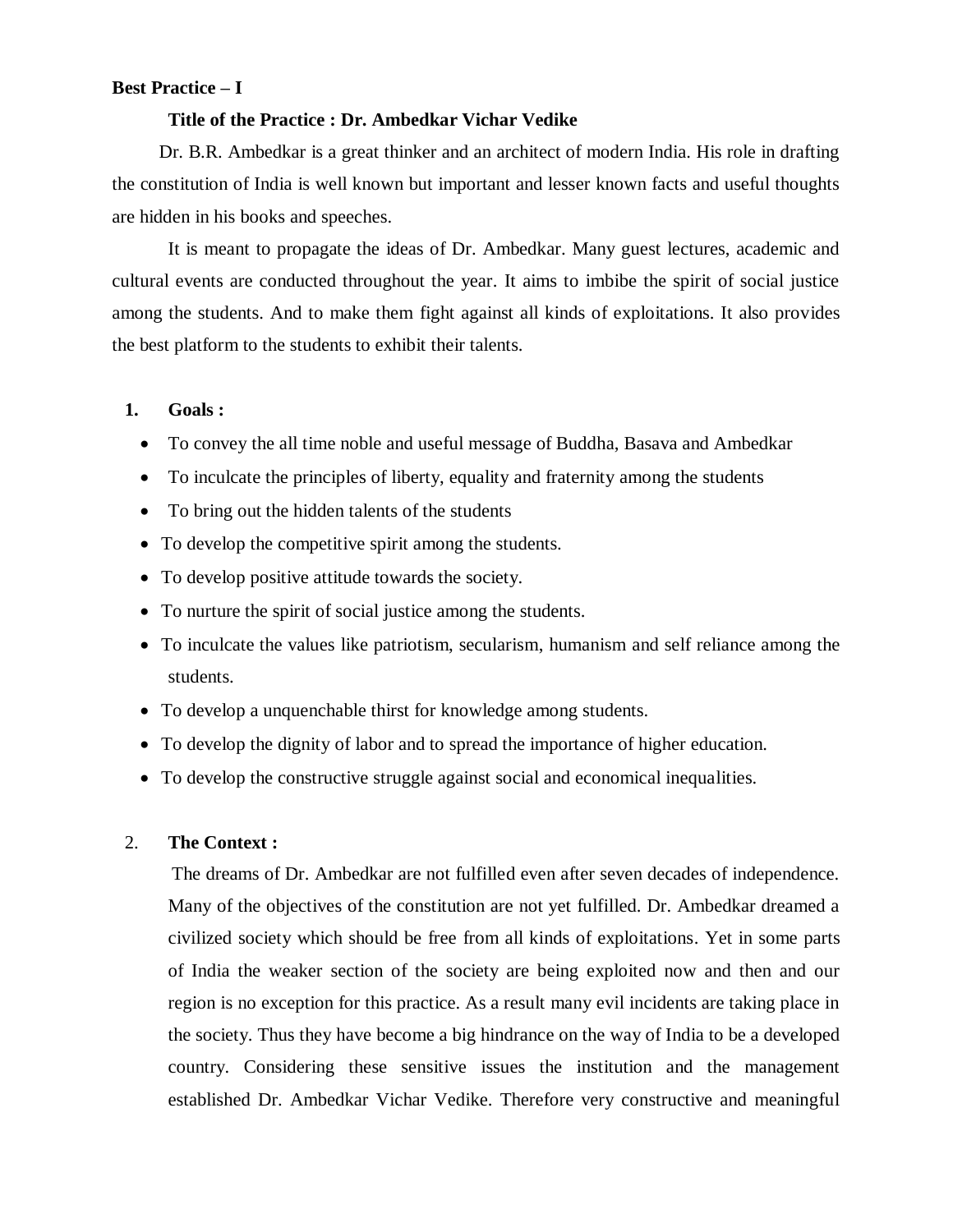programme and special lectures are conducted under the Vedike since 1994. As a result a tremendous change has in the thought process and attitude of the students. The Vedike has enlightened the students to lead a meaningful and peaceful life.

### **3. The Practice**

Constructive, appropriate programmers, events and special guest lectures are being organized under Dr. Ambedkar Vichara Vedike(Forum) since its inception (1994). "Sarva Dharma Sammelana" is a unique programme in which the heads of all major religions are brought to the same stage. The spiritual heads of the each religion preach  $\&$  address the students about the importance of religious belief in character building of the individuals. The heads emphasize on the fact that every religion wants to make men & women humanitarian and teaches them to respect the feelings of fellow beings. They also motivate and inspire the students to be tolerant towards people of other religions. Such programmes help the students a great deal to develop the spirit of the unity in diversity.

 Dr. Ambedkar Vichar Vedike holds four special lectures in each academic year. Two special lectures are arranged in each semester. Inaugural and valedictory functions are held at the beginning and the close of the academic year. In valedictory session two days divisional level competitions are conducted such as debate, elocution, reading self composed poems, singing competitions, quiz, essay writing. More than 100 students from Kalaburagi revenue division take part in the events. The winners of first, second and third places are felicitated with cash prize & certificates. In this way Dr. Ambedkar Vichara Vedike(Forum)is providing the best opportunity & vibrant platform to the students to expose and develop their oral, writing and creative skills.

Dr. Ambedkar Vichara Vedike(Forum)has organized one state level seminar and two national level seminars. Topic chosen for seminars were relevance of the philosophy of Dr. Ambedkar at the present context.

#### **5. Evidence of Success**

During 2018-19 academic years, 05 Special Lectures are conducted under Dr. Ambedkar Forum by eminent personalities. The lectures on life, achievement and contribution of Dr. Ambedkar, Buddha and Basava service to the world peace their concept of equality, fraternity and liberty for betterment of superhuman society. Some of the lectures illuminate significance of art, culture, tradition and language of the nation. Some other talks educate and enlighten the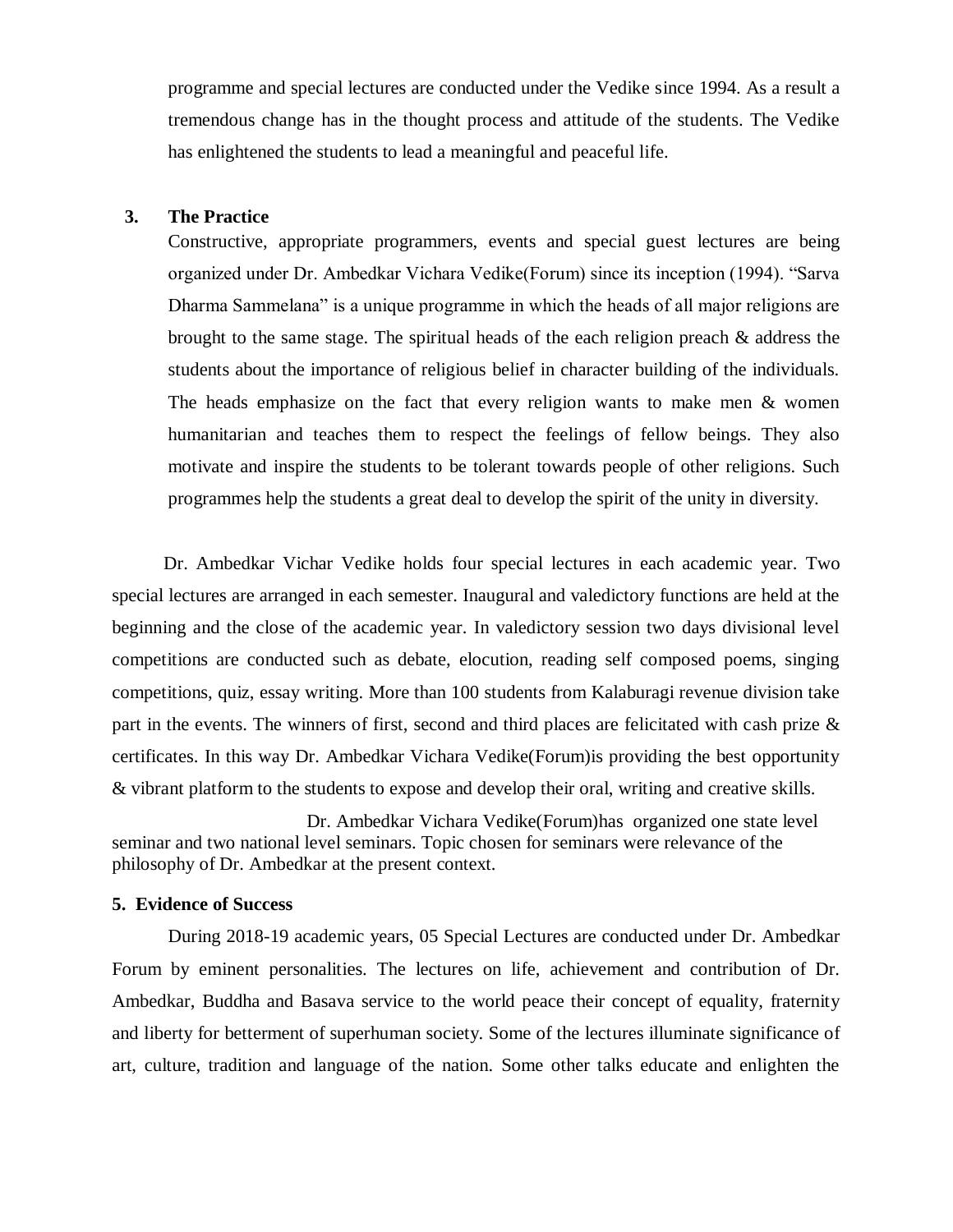importance of understanding of implementation of our constitution in our lives to lead a happy and comfortable life.

We also conduct Divisional Level competitions on various subjects under Dr. Ambedkar Forum every year. They are Debates prepared speech, extempore speech, essay writing, quiz, songs on Buddha, Basava and Ambedka, reading of self-composed poems Folk dance and paper presentation by students.

Students participate, watch and listen to the words of expert and have learnt and improved their both oral and written communication skills. They also have improved the presentation skill and competitive spirit. As a result, the students of our institution have participated and won more than 30 prizes in cultural competitions conducted in different colleges and institutions.

**Divisional level Competitions Organized during on 3rd & 4th of March 2019 2018-19**

| Sl.No         | <b>Events</b>              | <b>Topic</b>                                        | Date       |
|---------------|----------------------------|-----------------------------------------------------|------------|
|               | Elocution                  | Role of Constitution in the<br>empowerment of Women | 17-02-2020 |
| 2             | <b>Singing Competition</b> | Songs on Ambedkar                                   | 17-02-2020 |
| $\mathcal{R}$ | Debate                     | Was CAA Necessary?                                  | 18-02-2020 |
|               | <b>Quiz Competition</b>    | On Dr. Ambedkar                                     | 18-02-2020 |
|               | <b>Folk Dance</b>          |                                                     | 18-02-2020 |

## 6. **Problems Encountered and Resource required to implement the practice**

 We need a reasonable financial aid to organize state and national level seminars and divisional level competitions under Dr. Ambedkar Vichara Vedike(Forum). So we have not received any financial aid either from government or from any N.G.O's.We sent proposals to get financial aid to the Dr. Ambedkar Foundation, New Delhi. We haven't got any financial aid so far.

 In this respect we have approached the government and the N.G.O's to get financial assistance. Dr. Ambedkar Vichar Vedike is also encountering the non-availability of genuine resource persons. The Vedike wishes to bring the personalities who must be well versed on Budha, Basava and Dr. Ambedkar Philosophy, life and practice.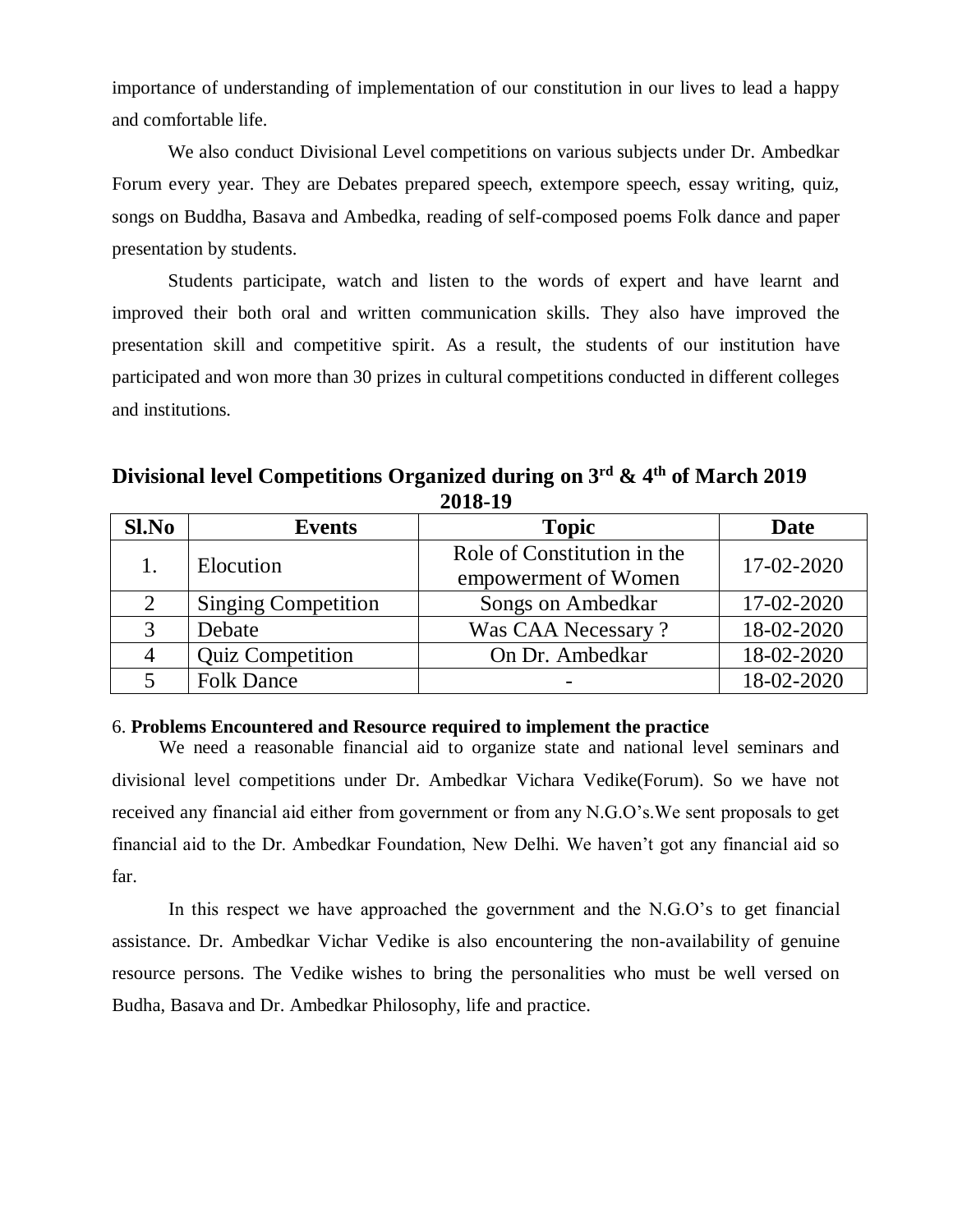#### **SECOND BEST PRACTICE 1. Title of the Practice : Various Coaching Classes**

In order to bridge the gap between the knowledge of the previous and present courses. the bridge course is conducted. To enhance oral and writing skills of students English Grammar and Spoken Classes are held. To update the students to the present needs (basic) Computer Classes are taken. To help and enable students to get through the competitive examinations successfully, Coaching Classes are organized.

# **2. Objective of the Practice**

The performance of many students in qualified examination  $(10+2)$  is usually not up to the mark. Because, most of the students who get admit to our college are from rural and semi-urban areas. And most of them belong to SC, ST and OBC communities. The students with such poor educational background do struggle to fair well with the rest of the students. For such students, Bridge courses in Languages social sciences and commerce subjects are conducted at the beginning of the academic year.

The aim of computer classes is to strengthen the computer literacy and expertise among the students which is the need of the hour.

The institution provides an opportunity through coaching classes for competitive exams to the students to enter into service before completing the degree.

### **3. The Context:**

Bridge courses are conducted in Languages, social science subjects and commerce subjects. Performance of many students at P.U. level  $(10+2)$  is not up to the mark. Such students are identified at the time of admission. They are bridged to the degree courses through special classes.

Developing the English language skills and computer education among students has become an the important part of education. And half of the students who admit, at our institution will not opt English as one of their languages at  $11$  and  $12<sup>th</sup>$  classes. Spoken English and English Grammar and Basic Computer classes are conducted for such students.

The institution through its coaching cell conducts coaching classes for competitive examinations. (under U.G.C. Entry into service scheme). This has helped to a great deal to the students to absorb in government and private services.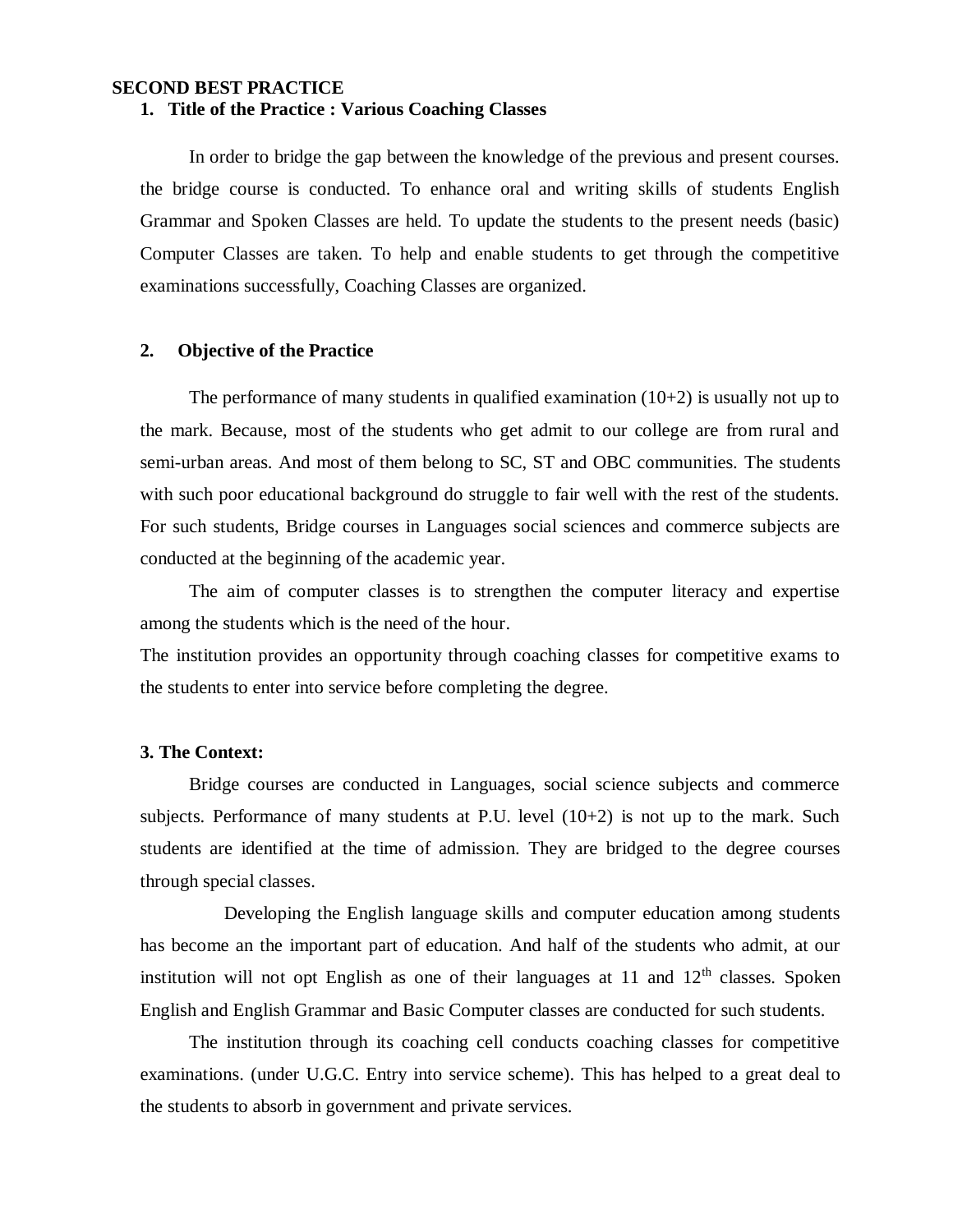### **4. The Practice:**

Various coaching classes such as bridge-course, English-Grammar and English spoken classes and coaching classes for several competitive examinations have their own unique place and significance in Higher Education. The practice helps the students for their overall development of the personality. This practice complementary to the curricular , co-curricular and extra-curricular activities of the education system.

Bridge courses are conducted at the beginning of the academic year. The competent and qualified guest faculty is appointed for the task. According to the time table classes are held and the task is completed in time.

Government and Private sectors expect from the candidates who apply for the service or jobs should be competent in English language. The candidates wishing to serve in these organizations should be better at listening, speaking, writing and reading skills in English language. They conduct oral interview or written tests to the students to select the able candidates to serve their organizations.

Students with English Knowledge have greater opportunity for English being global language. As English is a foreign language needs a scientific and systematic training in its persuasion of structure and diction. We are offering English Grammar Certificate course and conducting spoken English classes. We have invited experts from Yashaswini Academy from Hyderbad, Veta-Spoken English from Gulbarga and other individual experts working in the field. The management is doing its best in enhancing competency English Language among the students. We are preparing the students to meet the requirements of the entrepreneurs.

Computer literacy has become the part and parcel of present education policy. There is no future for the students without computer knowledge. The institution has a computer lab. An expert computer teacher is appointed for the task. He regularly engages theory and practical classes. We have M.O.U. with CADMAX Kalaburagi to which Final year B.Com. Students are sent to learn higher programmes. They have under gone the programmes like Tally and M.S. Office and Word.

Competitive examinations have their own criteria to gaze the knowledge of the candidates. They test the Mental Ability, Mental Aptitude, General Knowledge, Current Affairs, General Science, Art, Culture, History, Economics, Geography and Indian Polity. The classes require specialists and experts in each subject. We have conducted coaching classes for S.D.A,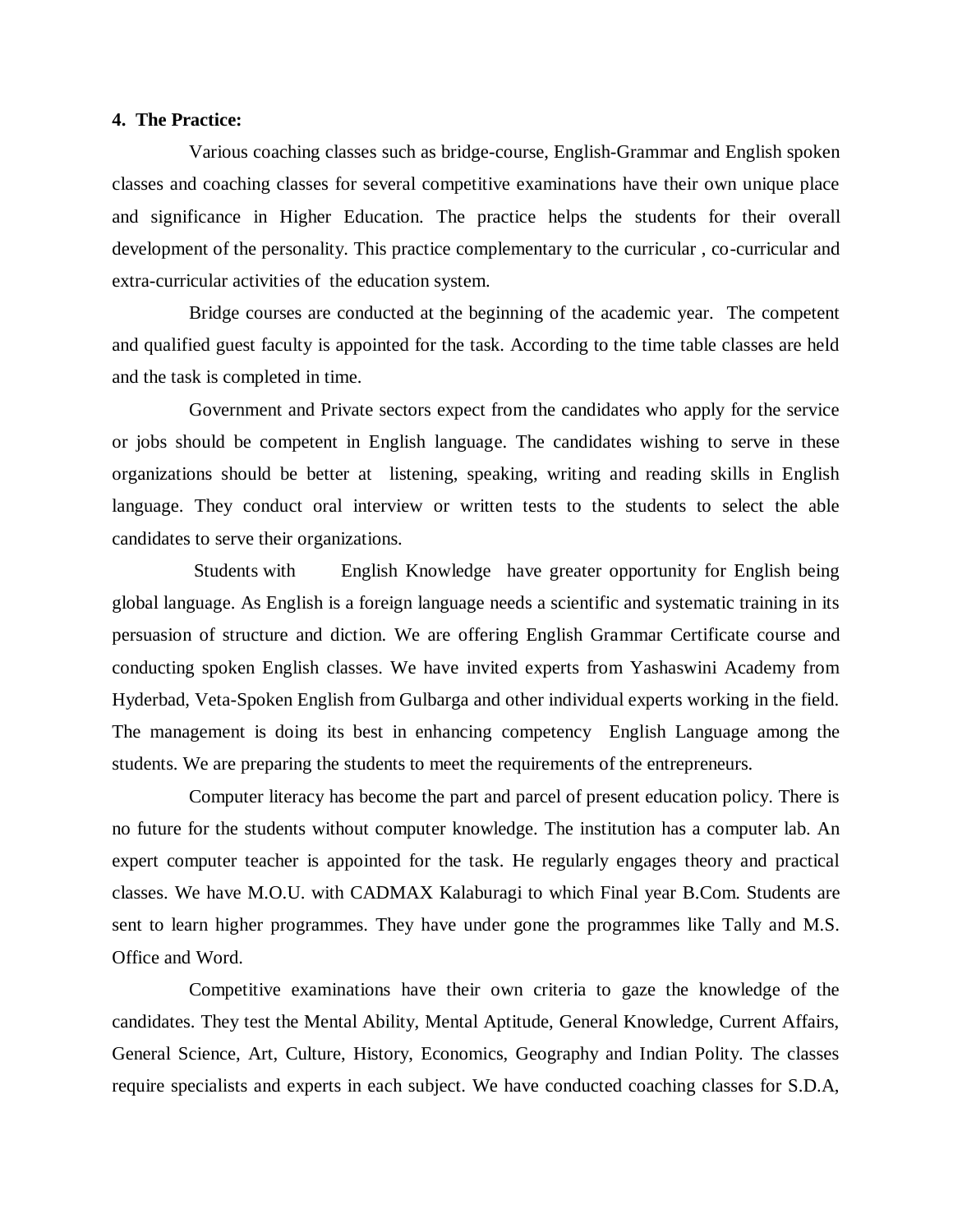FDA, Banking Exams, SLET, NET, DEP, B.Ed, KAS and Police Constable Examinations. Number of students have attended and have become successful in getting jobs.

## **5. Evidence of Success:**

The review of results of the various coaching classes is brought about a great change in the temperament of the students. It has made a greater impact in the overall development of the students. The various coaching classes have helped and laid down a sound foundation to the students for their bright and promising career.

## **Bridge course and Remedial classes**

30% of the newly admitted students undergo bridge course every year.

Another 10% of the students undergo remedial classes.

# **English Grammar & Spoken Classes**

100 students of first semester B.A. & B.Com. students are given opportunity to attend English grammar classes.

The same students in the second semester are allowed to undergo the spoken classes.

## **Computer classes.**

All B.Com first year students (100) are given computer basic knowledge.

B.com final year students attend C, C++, Tally, Java etc. computer classes run by

CADMAX with which the institution has M.O.U.

### **Coaching classes for competitive exams**

| Year    | Exam             | <b>Appeared</b> | Qualified |
|---------|------------------|-----------------|-----------|
| 2012-13 | B.Ed., C.E.T.    | 110             | 74        |
| 2012-13 | Police Constable | 117             | 62        |
| 2014-15 | K.A.S.           | 103             | 02        |
| 2014-15 | S.D.A.           | 100             | 04        |
| 2014-15 | <b>Banking</b>   | 40              | 12        |
| 2019-20 | S.D.A            | 130             |           |
| 2019-20 | Police Constable | 130             | 8         |

### **Students appeared and qualified in central and state services.**

Many Competitive Examinations have cancelled due to COVID-19. Otherwise many more students have been appointed.

## **6. Problems Encountered and Resource Required.**